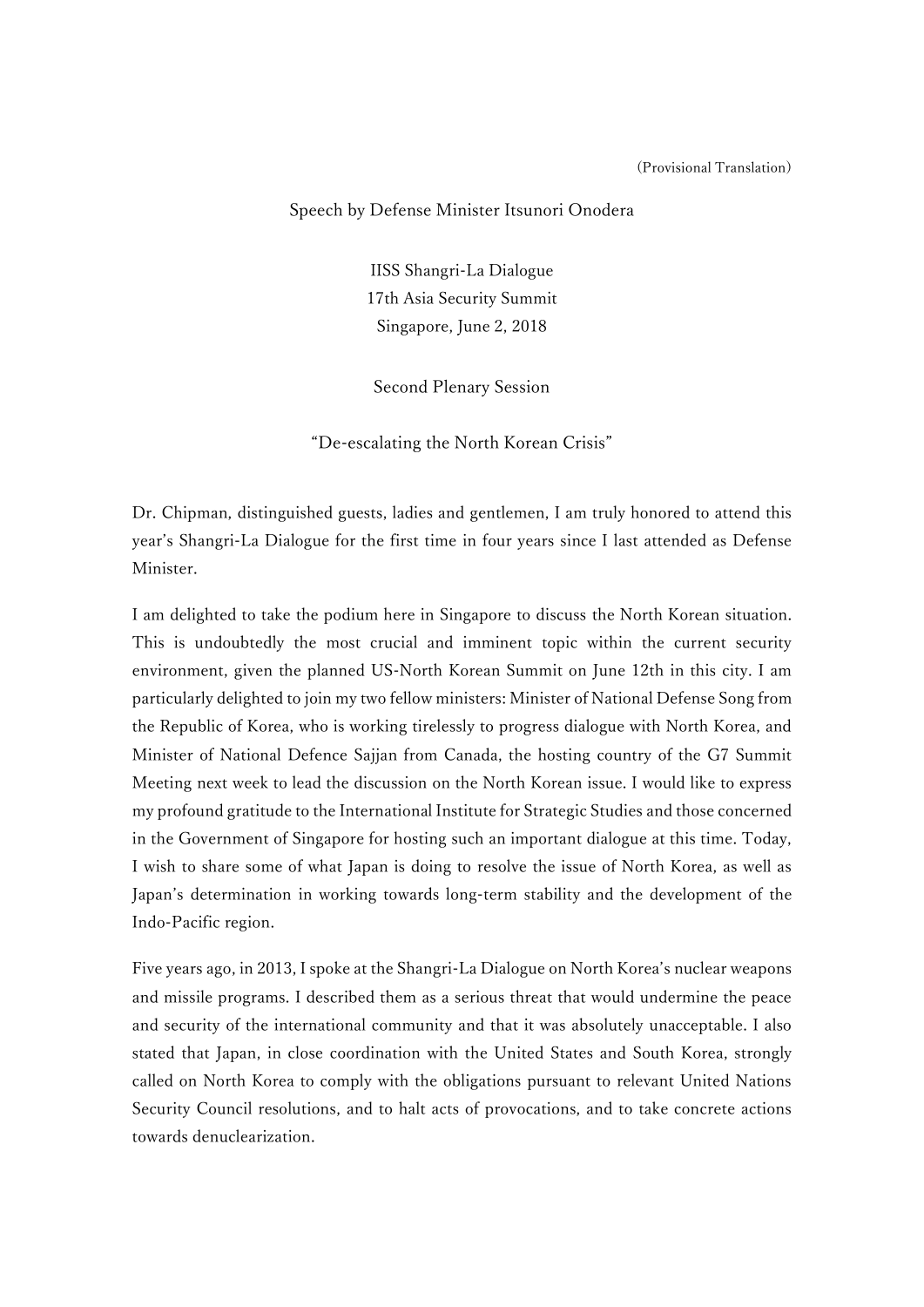I also touched on North Korea's abduction issue, as this was relevant to countries around the world including Thailand, Lebanon and Romania, in addition to Japan and South Korea. I asked for cooperation in resolving such a violation of basic human rights, as this was a universal problem for the international community as a whole.

This was five years ago, and I remember enjoying strong support and affirmative remarks from the Shangri-La audience. Since then, Japan's stance on North Korea has remained unchanged.

In the meantime, however, nuclear and missile programs under the Kim Jong Un regime have further developed. In particular, North Korea has launched as many as 40 ballistic missiles in the last two years, with many of them impacting Japan's Exclusive Economic Zone. Furthermore, two ballistic missiles flew over Japan and fell into the Pacific Ocean over the past year.

It is now possible that North Korea's ballistic missiles can reach many countries and regions around the world, including the United States mainland, posing a grave threat to the whole international community. As for the nuclear program, North Korea has conducted three nuclear tests over the last two years, including a test conducted last September, which likely involved their largest explosion ever, estimated to be ten times as powerful as the atomic bomb that hit Hiroshima.

To deal with North Korea's nuclear and missile developments, the United Nations Security Council, including China and Russia, has adopted sanction resolutions. The international community has been putting pressure on North Korea in accordance with these resolutions, by drastically curbing the supply of crude oil and oil products and cutting its source of foreign currency by restricting coal exports and dispatch of workers to other countries.

As a result of internationally concerted pressure, we have started to observe changes in North Korea's rhetoric and behavior since the beginning of this year. Capturing this opportunity, South Korean President Moon Jae-in has taken a proactive step, and the Inter-Korean Summit was held in Panmunjeom on April 27th. This summit produced the "Panmunjeom Declaration for Peace, Prosperity and Unification of the Korean Peninsula," which confirmed in writing the intention of North Korea's Chairman of the State Affairs Commission Kim Jong Un to work toward complete denuclearization of the Korean Peninsula. I take this as a positive sign toward comprehensive resolution of various issues concerning North Korea, and I would like to express my sincere and profound respect to the efforts made by the Korean government led by President Moon and Defense Minister Song to get to where we are today.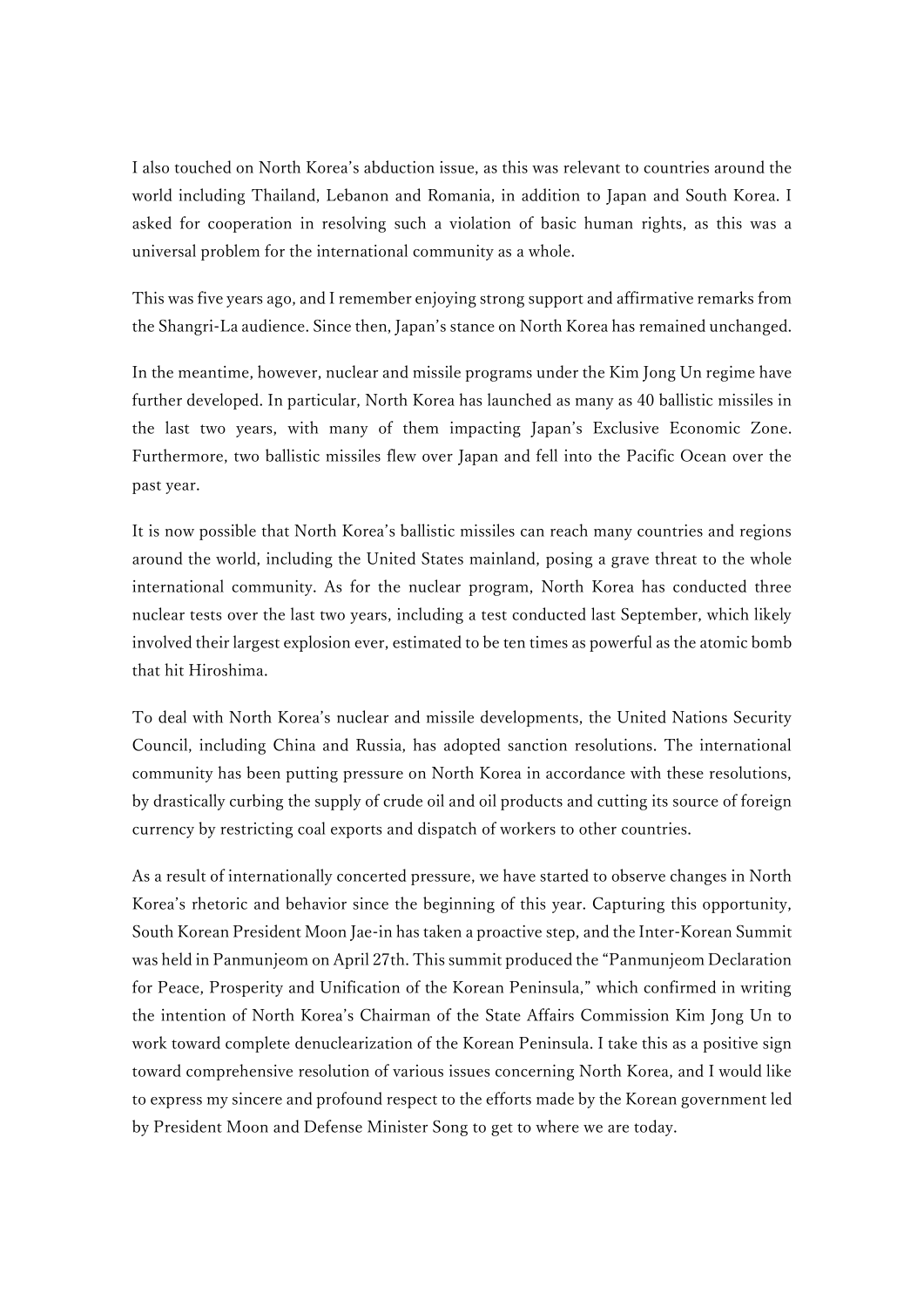The U.S.-North Korea Summit will take place on June 12th, as President Trump has made the announcement, and it is strongly hoped that the summit will become an opportunity for concrete, substantial progress towards a complete, verifiable, and irreversible dismantlement of all North Korea's weapons of mass destruction including biological and chemical weapons and ballistic missiles of all flight ranges, in addition to a breakthrough in the Japanese abduction issue.

Ladies and gentlemen, let us now take a moment to reflect on the last quarter of the century. We have seen history repeat where North Korea would declare to denuclearize, thereby portraying itself as conciliatory and forthcoming, only to turn around to void all international efforts toward peace. For example, North Korea once agreed to fulfill the "Agreed Framework between the United States of America and the Democratic People's Republic of Korea" in 1994, but it actually continued its nuclear development in secrecy. Similarly, North Korea promised to give up all nuclear weapons and its existing nuclear programs in the joint statement of the 2005 Six-Party Talks. Instead of following through with this promise, Pyongyang went ahead with its first nuclear experiment in 2006, threatening surrounding countries with a series of ballistic missile launches which continued until last year.

In light of how North Korea has behaved in the past, I believe that it is important not to reward North Korea solely for agreeing to have a dialogue. The only way to bring peace to the Korean Peninsula is to ensure that North Korea will take concrete actions toward realizing the CVID of all weapons of mass destruction and ballistic missiles of all flight ranges in accordance with a series of UN Security Council resolutions, and I believe that this is the only means to bring about peace in the Korean Peninsula.

As defense authorities, we have two major roles to play in resolving these issues. The first role is to maintain current maximum pressure on North Korea in tandem with diplomatic efforts. As U. S. Secretary of Defense Jim Mattis has often stated, the role of the defense authorities is to support diplomacy and ensure that the diplomats can speak from a position of strength. North Korea now finds itself seeking peace dialogue with the Republic of Korea and the United States, as the result of concerted, maximum pressure by the international community. It is essential that the international defense community maintain maximum pressure until North Korea completes the process of CVID for all WMDs and ballistic missiles of all ranges.

Just before arriving here, President Trump, who just received a letter from Kim Jong Un, has reportedly said that he would like to no longer use the term "maximum pressure." On the other hand, I know that President Trump said that he would not lift sanctions until North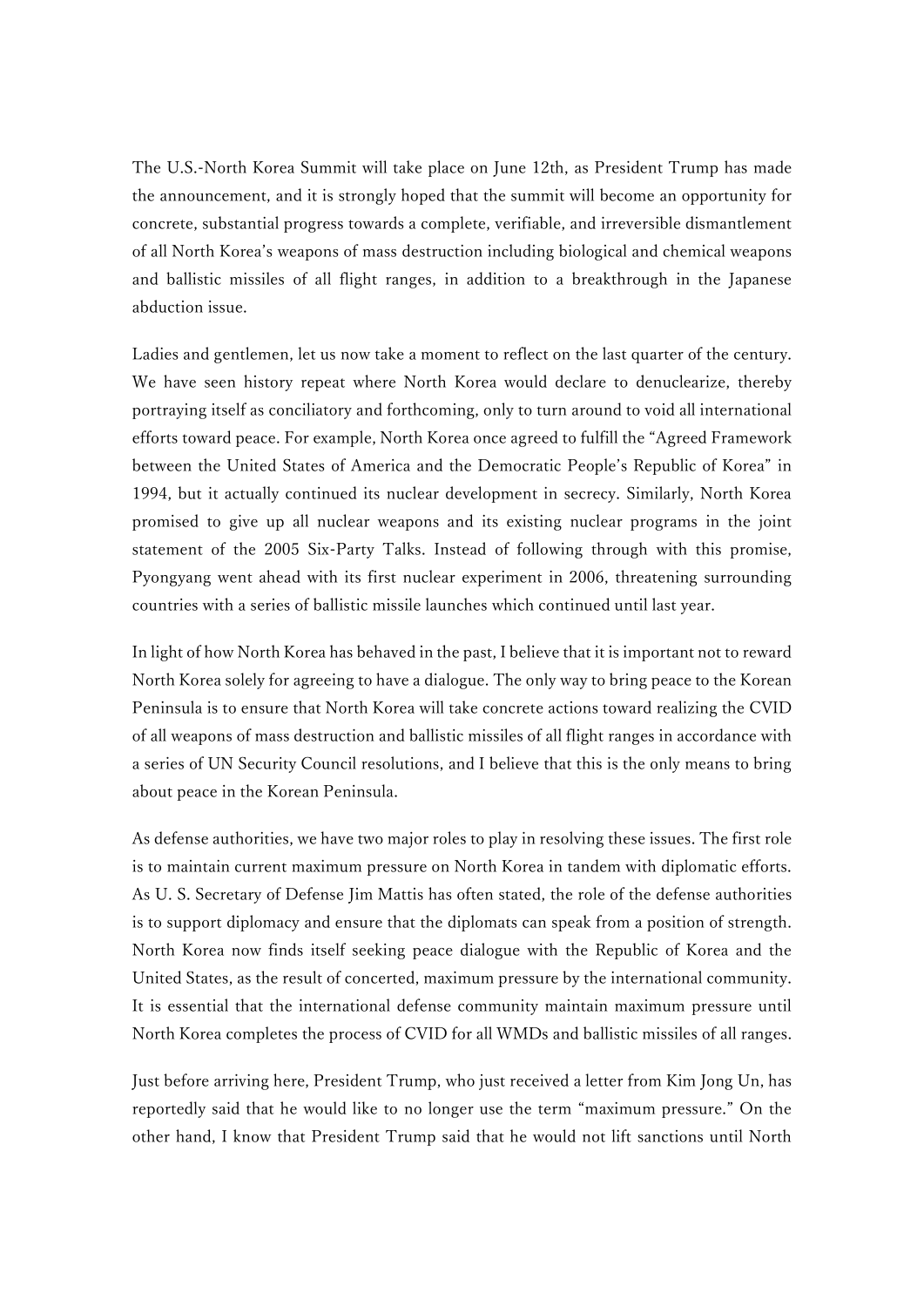Korea agrees to denuclearization, and I understand the pressure will remain in place. I believe that this will lead to the solution of this challenge.

One way to do this is to continue the efforts to prevent North Korea's illegal ship-to-ship transfer of oil and other goods to evade the sanctions originating from UN Security Council resolutions. The Japan Maritime Self-Defense Force and the Japan Coast Guard engage in monitoring and surveillance at sea to give out "warnings" to suspicious ships. Since April, multinational surveillance activities operating out of Okinawa have been conducted by patrol aircraft of the United States, Canada and Australia, along with information gathering efforts by a British Royal Navy warship. We need to maintain these activities under multilateral collaboration.

The second point is to maintain and strengthen deterrence. Until we see North Korea's current possession of WMD and ballistic missiles rectified, defense authorities need to remain fully prepared to respond to any situations that may arise. Japan is working to build up defense capabilities, strengthen vigilance and surveillance against ballistic missiles, and with Japan-US alliance at the core, enhance collaboration with countries such as South Korea and Australia through joint exercises and other means.

So far, I have discussed how we should draw a pledge out of North Korea on CVID of WMDs and ballistic missiles, and on concrete steps to fulfill this promise. However, the international community and defense authorities, should take additional steps and to be committed to ensuring North Korea's progress even after the country starts taking concrete measures.

Some of these phases, including the inspection phase at the beginning and the verification phase following disposal, must undergo adequate processes overseen by international organizations. This would include the IAEA (International Atomic Energy Agency) in the case of nuclear facilities, and the OPCW (Organization for the Prohibition of Chemical Weapons), in the case of chemical weapons.

Japan has experience in many related areas in this regard, having dispatched personnel with missile and chemical weapons expertise to support Iraq's disposal of WMDs. Japan has also sent many JSDF personnel to the OPCW and has first-hand experience in removing the highly poisonous chemical sarin following the gas attack on the Tokyo subway. If North Korea is seriously committed to dismantling its WMDs, Japan is ready to give full support where we have expertise, including through the dispatch of personnel to the OPCW and training personnel from international organizations at JGSDF Chemical School.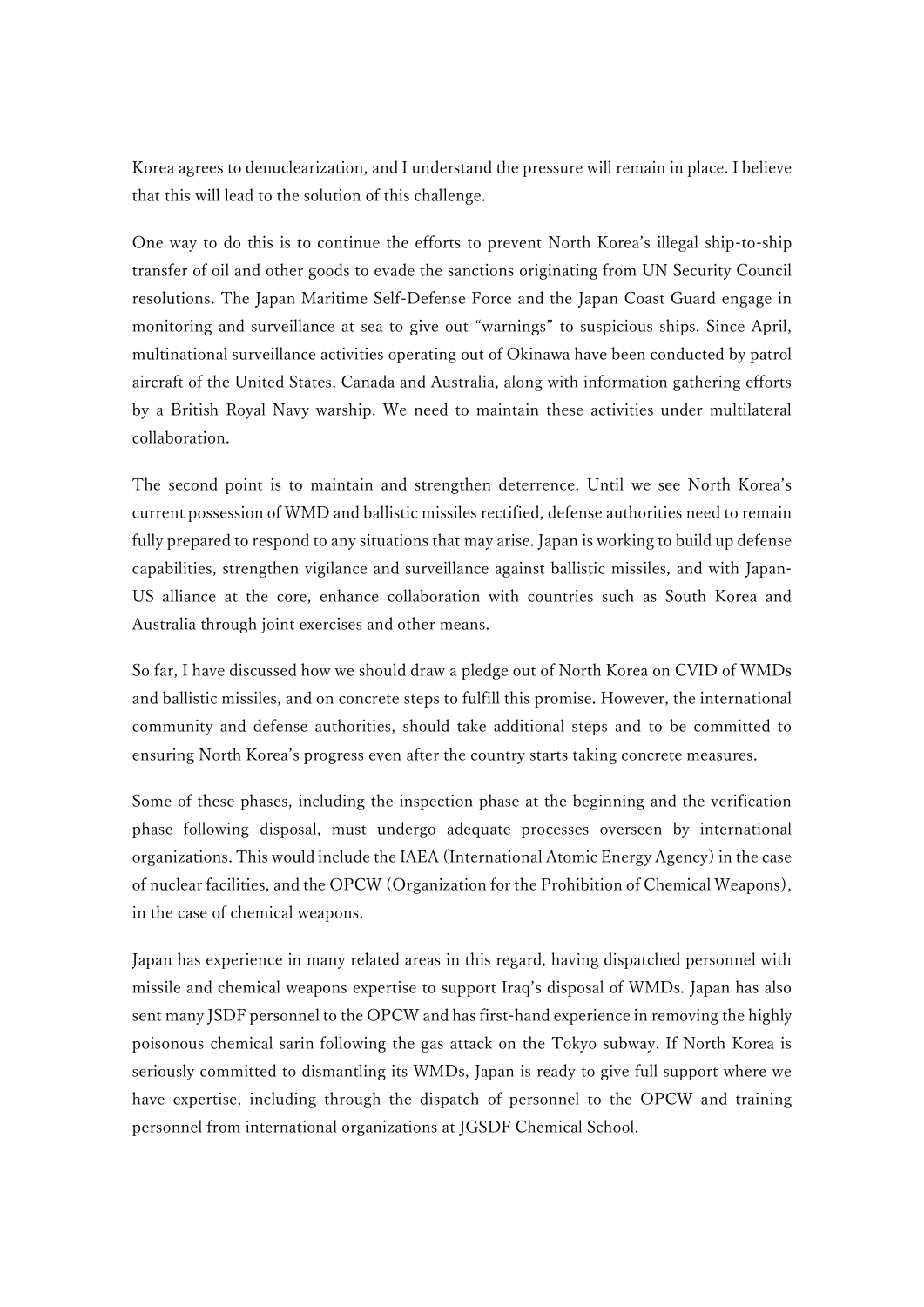In addition, until the disposal of WMDs is completed, preventing these arsenals from spreading to third countries and terrorists is another important issue. Japan has been an active participant in the Proliferation Security Initiative, and perhaps we can reinforce these efforts, by strengthening collaboration through multilateral training, and providing capacity building assistance to partner countries in the region to enhance collaboration between defense and law enforcement authorities in the future.

As we have just seen, members of defense authorities are making a concerted effort to address the issue of North Korea. But the Indo-Pacific region also has various risks of geo-political and geo-economic nature that we must address at the same time.

Natural disasters, which may be referred to as geo-physical risks, are one example of the security risks that need to be addressed by this region as a whole. The Pacific Rim and the coastal areas of Indian Ocean, in particular, are prone to large-scale natural disasters such as mega-earthquakes and tsunamis, volcanic eruptions, typhoons, and cyclones. Climate change may also exacerbate the risk of natural disasters.

My home town of Miyagi Prefecture was badly affected by the Great East Japan Earthquake of 2011. On a personal level, my home did not escape damage, but much more tragically, many lives were lost as a result of this disaster. However, countries from around the world quickly sent relief missions, who saved many lives by working closely with relevant ministries and agencies including the Japan Self-Defense Forces. Hoping to reciprocate this warm support from all over the world, and to make the most out of our experience, Japan now engages in capacity building assistance with ASEAN and other countries in the field of HA/DR. Our tragic experience has proven that many lives can be saved if defense authorities from around the world cooperate closely on the actual job of disaster relief.

To ensure regional stability and prosperity, we need a concerted approach across the region in addressing various security challenges, including those of maritime security and terrorism. The Indo-Pacific is increasingly becoming the center of the global economy, and we hope to contribute to efforts to maintain it as a free, open, and rules-based "global commons," that can bring wealth and prosperity to all countries in the region. Japan seeks to enhance a free and open Indo-Pacific as part of its regional strategy, and we will do so with maximum regard and respect to ASEAN's centrality and unity so that it will help further the development of ASEAN, which is central to security in the Indo-Pacific.

Economic prosperity can be achieved only if peace and stability are ensured. This is why defense authorities of this region must work together to address various security risks in a